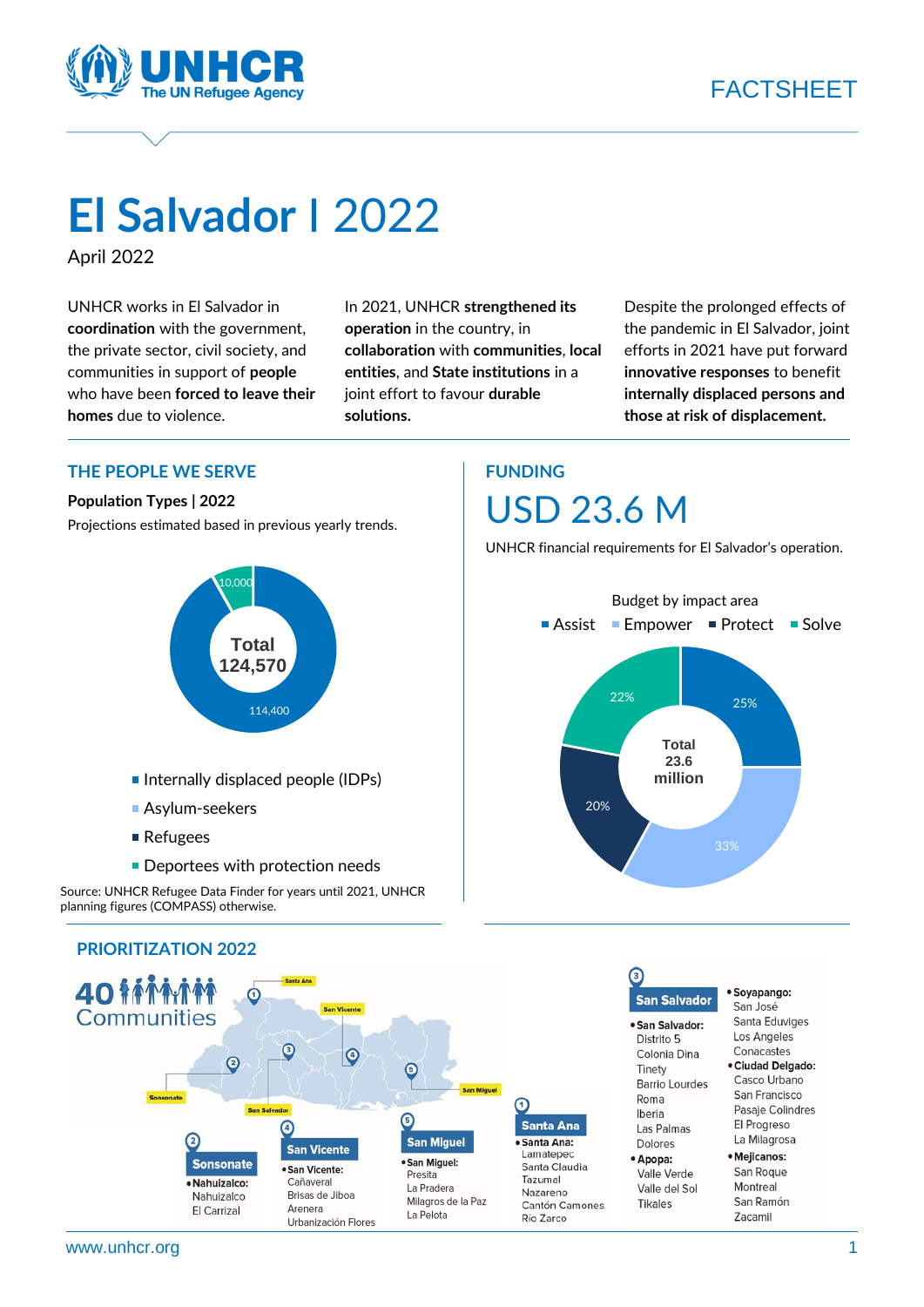

## **Context**

- **Uiolence have forced tens of thousands to flee internally in El Salvador. The Supreme Court of El** Salvador officially recognized internal forced displacement in 2018. **According to the profiling exercise led by the Government, published in 2018, there are 71,500 IDPs. In 2022, UNHCR and the Government are updating the study** to obtain quantitative and qualitative information for evidence-based decision making, and public policies.
- El Salvador joined in 2019 the **Comprehensive Regional Protection and Solutions Framework** (**MIRPS** in Spanish) to address forced displacement in Central America and Mexico and held its Pro Tempore Presidency during 2020. In contribution to MIRPS, the Government outlined a **National Response Plan with 49 commitments** in protection, health, education, and livelihoods to assist IDPs, refugees, and asylum-seekers.
- In 2020, the Legislative Assembly approved the "**Special Law for the Comprehensive Care and Protection of People in a situation of Forced Internal Displacement**", a fundamental instrument to provide care, protection, and lasting solutions to people internally displaced or at risk of displacement due to violence. In this framework, UNHCR provides technical guidance and works with municipalities in the development of local referral pathways for IDPs.

### Working with Partners

■ In 2022, UNHCR works in **partnership with 9 local and international non-governmental organizations** in El Salvador to ensure operational capacity for its interventions: COMCAVIS Trans, FUNDASAL, International Rescue Committee, Missionaries of St. Charles Scalabrinians, Norwegian Refugee Council, Plan International, Save the Children, SOS Children's Villages and World Vision.



- The **Protection Working Group is led by UNHCR** and coordinates the response of 33 organizations to the needs of people in vulnerable situations due to forced displacement.
- UNHCR contributes to the success of **El Salvador's MIRPS National Plan** that seeks to generate the needed conditions so victims of forced displacement can access efficient and adequate protection and durable solutions.
- UNHCR collaborates with the **private sector** to generate job opportunities and promote the economic benefits of inclusive workplaces. Through alliances with the National Institute for Vocational Education and Training (INSAFORP) and the Ministry of Labor, UNHCR expands access to apprenticeships and job placements.

| Outcome/Enabling area                                | Budget (USD) |
|------------------------------------------------------|--------------|
| Well-being and basic needs                           | 5,982,787    |
| Protection policy and law                            | 1,282,101    |
| Refugee status determination                         | 517,126      |
| Access to territory, registration, and documentation | 2,907,967    |
| Systems and processes                                | 1,957,727    |
| Resettlement and complementary pathways              | 3,307,260    |
| Self-reliance, economic inclusion, and livelihoods   | 1.856.741    |
| Community engagement and women's empowerment         | 2,613,870    |
| Child protection                                     | 1.640.031    |
| Gender-based violence                                | 1.541.411    |
| Total                                                | 23,607,026   |
|                                                      |              |



### Planning for Impact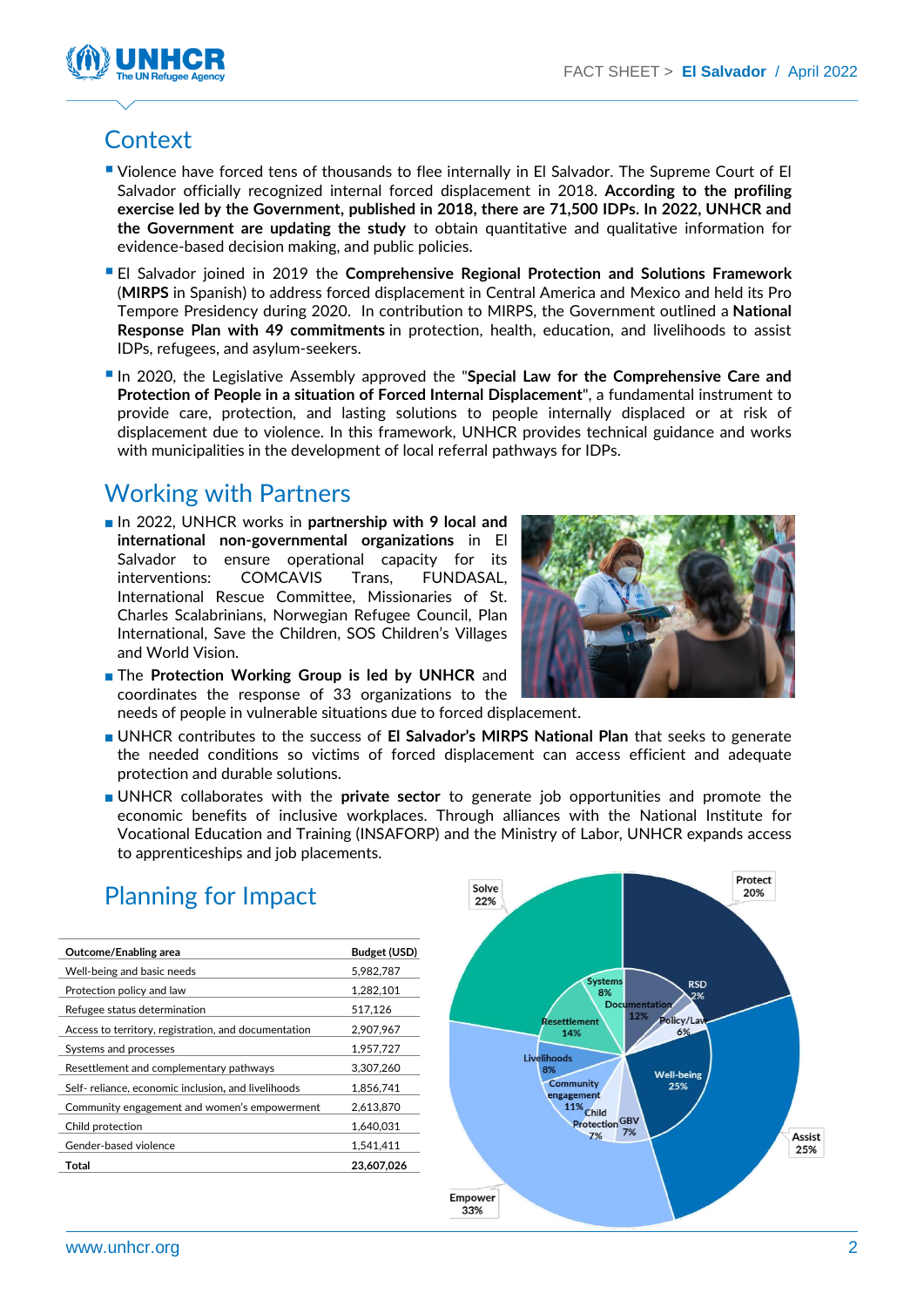



**Internally displaced persons, refugees and asylum-seekers receive an effective response to their protection needs, in compliance with international standards.**



- **Strengthening the asylum system and the IDP legal and institutional frameworks are a priority**. UNHCR supports advances in regulatory frameworks including the implementation of the IDP law and advocacy for the approval of by-laws.
- UNHCR works with public institutions to strengthen referral pathways for victims of displacement, while supporting the strengthening of registration systems to produce reliable data. UNHCR will further support for the **National Directorate of Attention to Victims** and its Local **Offices for Attention to Victims** as the governing body responsible for the protection and assistance to IDPs and persons at risk of displacement.

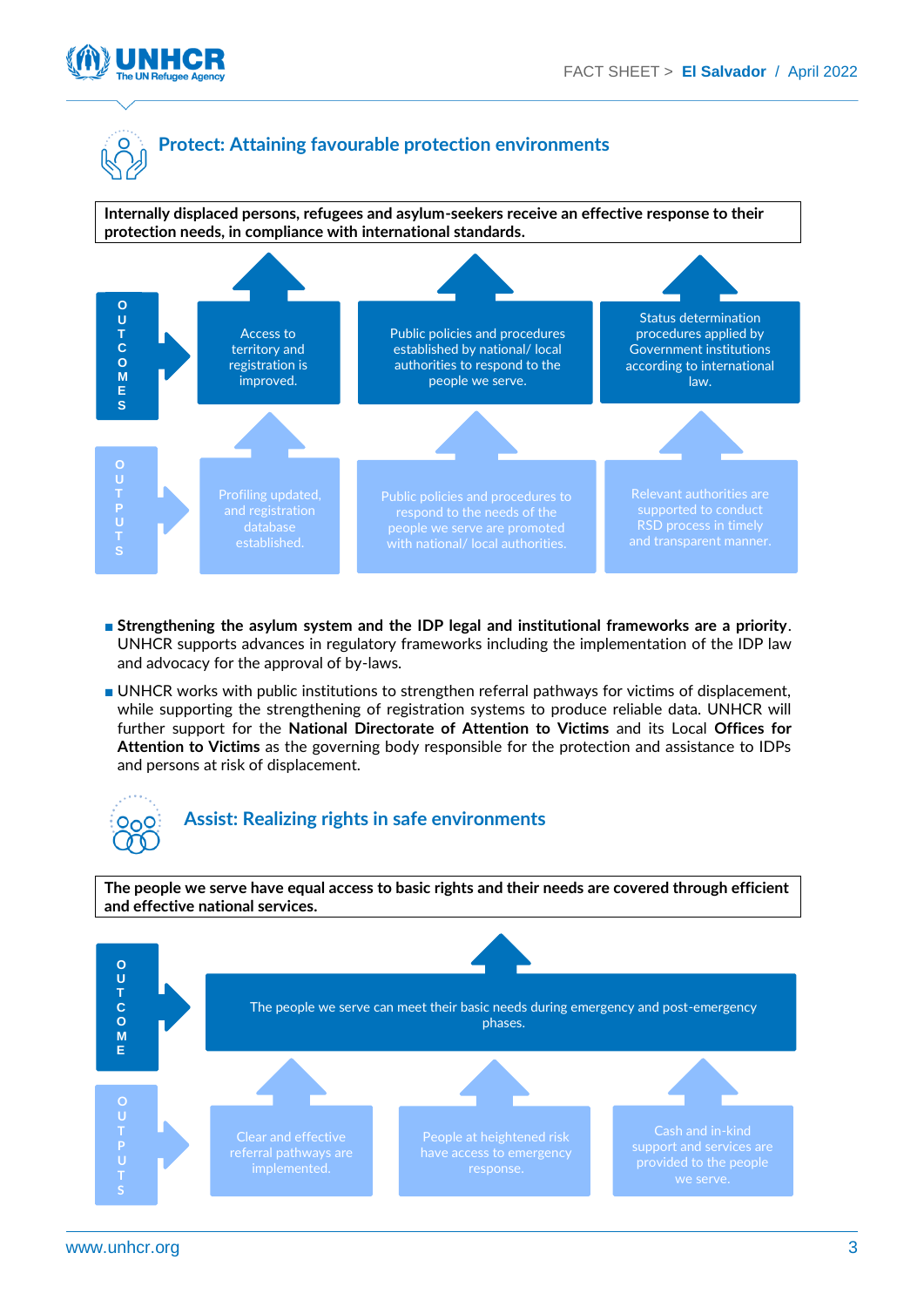

- UNHCR supports the **inclusion** of refugees, asylum-seekers, deportees with protection needs and internally displaced people in **national systems**.
- UNHCR implements a **robust referral system** to identify internally displaced people and deliver integral assistance according to reported needs, such as: **legal counselling, psychosocial support, mental and physical health services, cash grants, in-kind support, and inclusion in livelihoods programmes.**
- UNHCR **strengthens reception conditions** by supporting the government at the reception centre GAMI both through UNHCR´s direct presence as well as providing support to child protection institutions. This support will aid in the identification and timely response to deportees with protection needs, with a focus on child protection.
- UNHCR develops interventions with partners to ensure **access to shelters for individuals in need of protection.** Moreover, through inter-agency coordination the network of shelters and safe spaces throughout the country is reinforced.



# **Empower: Empowering communities and achieving gender equality**

**Community participation in the field and communication channels strengthened ensuring that the people we serve have knowledge of their rights and participate in the decision-making of measures that affect them.**

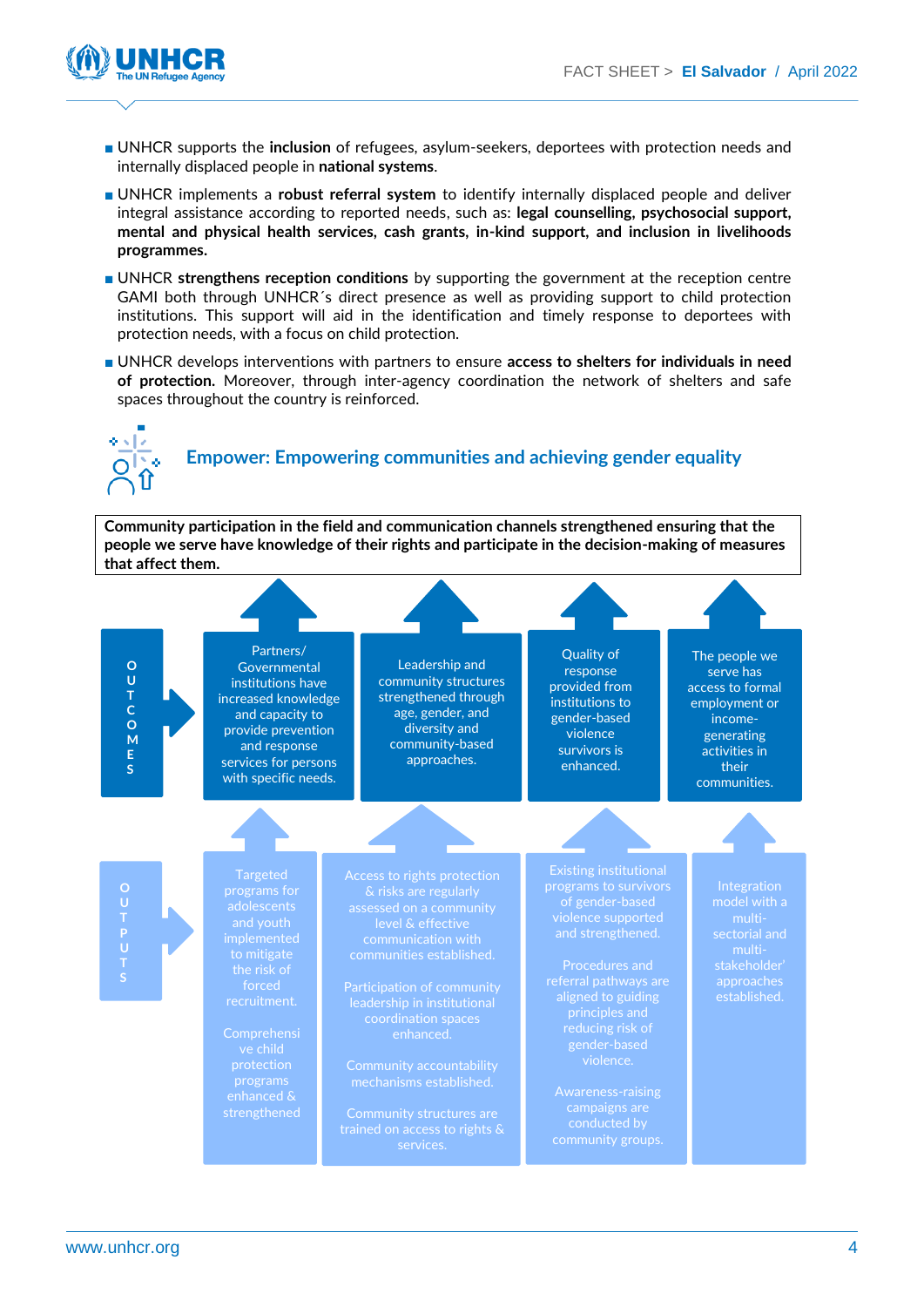

- UNHCR engages directly with communities through **consultative processes and outreach volunteer networks.** This informs our approach by the views of affected communities and is sensitive to the needs of all groups in the identification of risks, planning of the response, and delivering of assistance.
- UNHCR **guides key government institutions and partners on gender-based violence prevention**, **risk mitigation and response**.
- UNHCR works on strengthening the capacities of the Ministry of Health ensuring that the people we serve can access **primary health care services**. Additionally, UNHCR improves the response capacity of the specialized units for **attention to gender-based violence**, and the expansion of **mental health and psychosocial support services.**
- **Prevention of sexual exploitation and abuse (PSEA) protocols compliance is promoted**, and accessible complaint mechanisms are available in all areas where UNHCR and its partners have direct contact with persons of concern.
- UNHCR supports small scale community initiatives that promote **community engagement** and peaceful coexistence.
- UNHCR promotes educational, cultural and sports activities, providing alternatives to create **safe environments for youth** in their communities.
- UNHCR supports alternative **livelihoods initiatives and access to employment**, including training on soft skills and job certification, seed capital and entrepreneurship. Through engagements with the private sector, the National Commission of Micro and Small Businesses (CONAMYPE), and the National Institute for Vocational Education and Training (INSAFORP), UNHCR links people with employment and other income generating opportunities.



#### **Solve: Securing solutions**

**The people we serve find durable solutions to their displacement in a manner that they contribute as active members to the development of the communities where they live.**



- UNHCR provides local **integration support** for refugees and asylum-seekers including job placement, access to vocational training and financial and legal aid for attaining permanent residence and naturalization. Furthermore, deportees with protection needs who wish to remain in El Salvador are provided with reintegration support via access to a range of livelihoods programs.
- UNHCR identifies and refers individuals and households at high risk in need of **resettlement.**